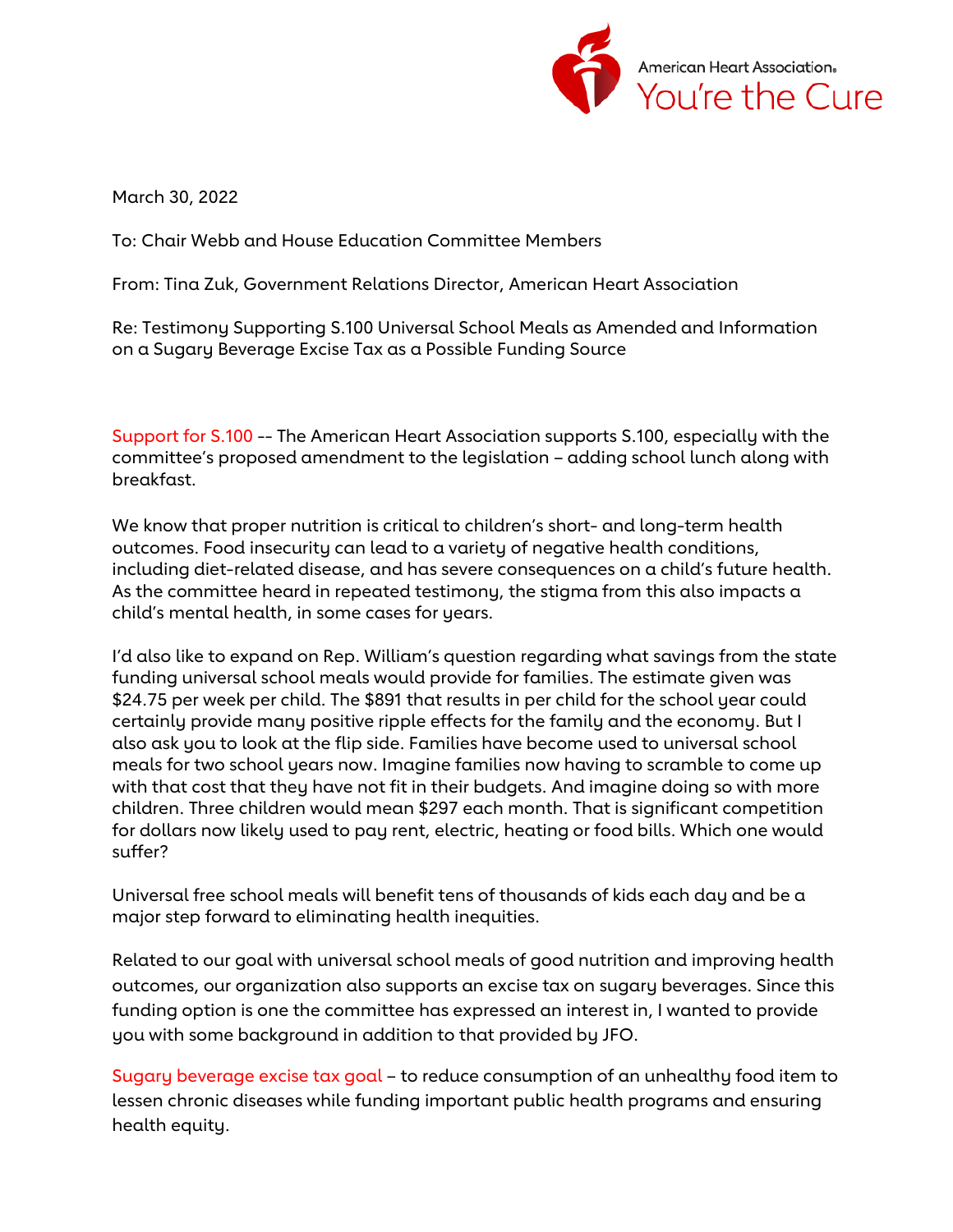Its important to point out that utilizing an excise tax on sugary beverages to fund universal school meals would, in effect, be taxing an unhealthy food item that people do not need and brings no nutritional value. And it would be funding food that we've heard repeatedly that students NEED to learn, as well as help to eliminate the stigmas that have fallen on both students and parents and ensure all students have the same opportunity for breakfast and lunch during the school day.

## Sugary beverage and health impacts –

- Almost half of the added sugar in the Americans diet come from sugary drinks.
- The average adult gets about 17 teaspoons of sugar each day -- almost double the limit for men and triple the limit for women, according to the American Heart Association.
- Sugary drinks increase the risk of hypertension independent of weight gain.
- Kids' consumption of sugary drinks (an average of 30 gallons a year or a bathtub full) is linked with long term health conditions that impact a child's health for their entire life.
- Kids consume as much as 140 teaspoons of added sugars from sugary drinks per week. That's as much as 280 gummy bear candies.
	- Drinking sugary drinks regularly leads to a 26% increase in the risk of type II diabetes.
	- 12-30 teaspoons of sugar per day increases the risk of dying from cardiovascular disease by 30% - a 12-oz can of coke has about 9 teaspoons of sugar.
	- Drinking sugary drinks regularly increases the risk of bad cholesterol by 20% in just two weeks.
	- Drinking sugary drinks regularly increases the chances of obesity among children by 55%.

Sugary beverage tax – how much would it raise? – As noted by joint fiscal, [UCONN's](https://uconnruddcenter.org/tax-calculator/)  [Rudd Center for Food Policy has a tax calculator](https://uconnruddcenter.org/tax-calculator/) that can be used to determine revenues from such a tax for each state at various levels and pass-thru amounts.

A 1 cent/oz excise tax would raise \$18,260,560.

A 2 cent/oz excise tax would raise \$30,952,153. (see below for an example)

| Year<br>2022<br>$\checkmark$<br>State<br>Vermont<br>$\checkmark$<br>cent(s) (1.00 to 3.00 cents)<br>Tax Per Ounce:<br>$\bar{2}$<br>Pass Through:<br>$% (50-100)$<br>70<br><b>CALCULATE</b><br>Sugary Drink Type<br>Soft Drinks<br>Fruit Drinks<br>Sports Drinks<br>Ready-to-Drink Tea<br><b>Energy Drinks</b><br>Ready-to-Drink<br>Coffee | Sugary Drink TOTAL |  | \$30,952,153                         |
|-------------------------------------------------------------------------------------------------------------------------------------------------------------------------------------------------------------------------------------------------------------------------------------------------------------------------------------------|--------------------|--|--------------------------------------|
|                                                                                                                                                                                                                                                                                                                                           |                    |  | \$929,827                            |
|                                                                                                                                                                                                                                                                                                                                           |                    |  | \$938,204                            |
|                                                                                                                                                                                                                                                                                                                                           |                    |  | \$3,008,719                          |
|                                                                                                                                                                                                                                                                                                                                           |                    |  | \$2,344,180                          |
|                                                                                                                                                                                                                                                                                                                                           |                    |  | \$4,047,075                          |
|                                                                                                                                                                                                                                                                                                                                           |                    |  | \$19,684,148                         |
|                                                                                                                                                                                                                                                                                                                                           |                    |  | <b>Estimated Annual Tax Revenues</b> |
|                                                                                                                                                                                                                                                                                                                                           |                    |  |                                      |
|                                                                                                                                                                                                                                                                                                                                           |                    |  |                                      |
|                                                                                                                                                                                                                                                                                                                                           |                    |  |                                      |
|                                                                                                                                                                                                                                                                                                                                           |                    |  |                                      |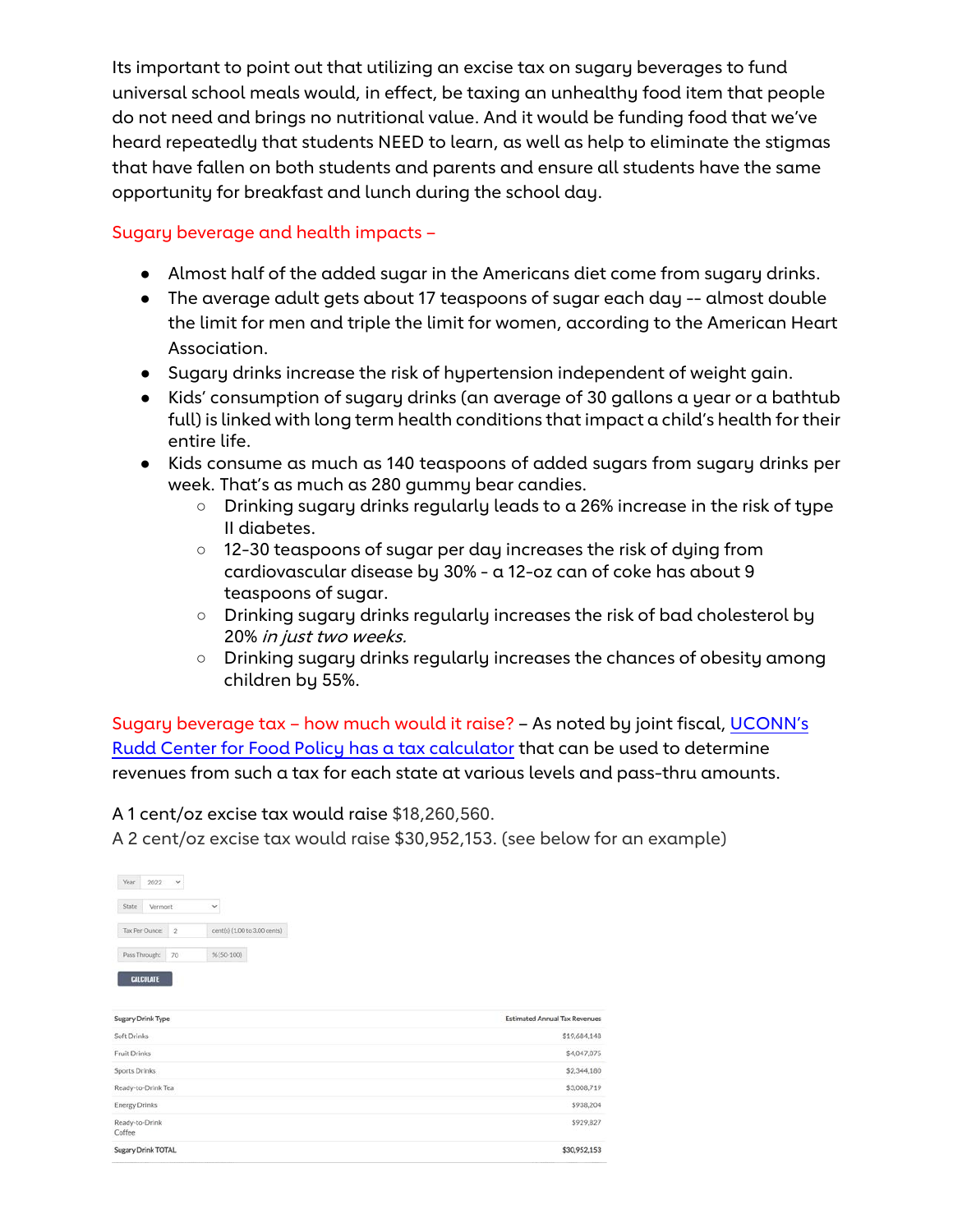## What would be taxed and what wouldn't? –

- "Sugary drink" (taxed) is any nonalcoholic beverage, whether carbonated or noncarbonated, sold for human consumption that contains 7.5 grams or more of added sugars or other caloric sweeteners per 12 ounces.
- Sugary drinks do NOT include (not taxed):
	- o Beverages in which milk is the primary ingredient or the first listed ingredient on the label of the beverage. For purposes of this Act, "milk" means natural liquid animal milk regardless of butterfat content; natural animal milk concentrate, whether or not reconstituted; or dehydrated natural animal milk, whether or not reconstituted.
	- o Plant based "milk" (i.e., a substance or combination of substances in which (a) water and (b) grains, nuts, legumes, or seeds constitute the two greatest ingredients by volume) with <7.5 grams of added sugars or other caloric sweeteners per 12 ounces
	- o 100% fruit or vegetable juice or 100% juice + water including those made from frozen, freeze-dried, or concentrate with no added sugars
	- o Coffee and tea without added sugars
	- o Water without any sugars
	- o Beverages with <7.5 grams of added sugars or other caloric sweeteners per 12 ounces (This came up in committee last week. We do not advocate taxing beverages with artificial sweeteners.)
	- o Infant formula
	- o Beverages for medical use
	- o Syrups, concentrates, and powders (e.g., lemonade) sold for home use

Where do sugary beverage excise taxes currently exist? - As of July 2021, seven U.S. cities and more than 40 nations have adopted sugary drink taxes. No states have yet passed a sugary beverage excise tax.

In the U.S., the cities of Albany, Berkeley, San Francisco and Oakland, CA; Boulder, CO; Philadelphia, PA; and Seattle, WA have passed sugary beverage excise taxes.

How the taxes are working and what they are funding – These taxes are reducing the ales of sugary drinks and are raising valuable revenue for communities, including for food access.

1) Success in reducing consumption:

- Sales of the taxed sugary beverages in these communities have decreased by between 21% to 39% after accounting for tax avoidance from shopping in neighboring areas.
- To answer a question raised by the committee last week, 43% to 123% of the taxes have been passed from the distributors to the consumers in the form of higher prices.